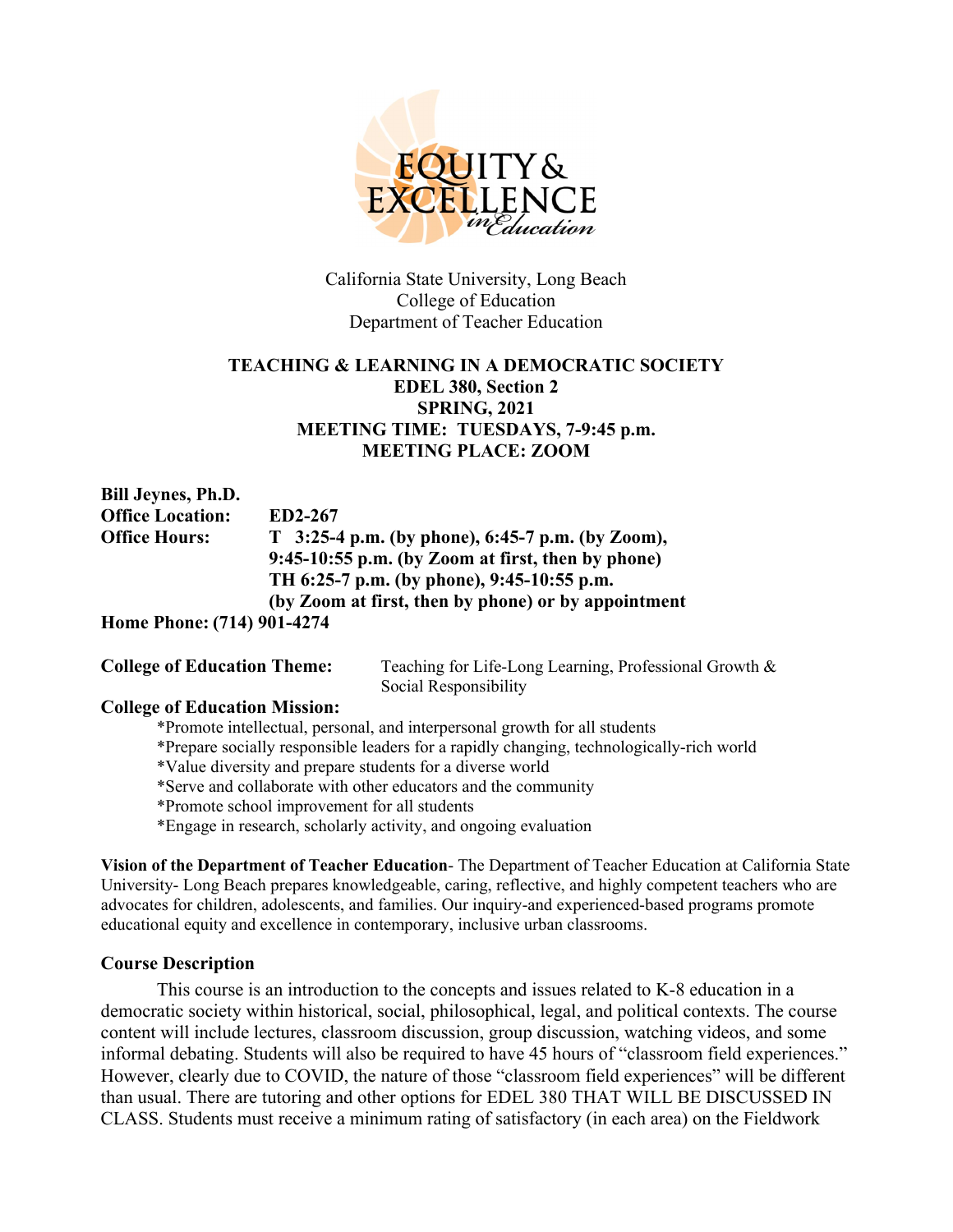Final Evaluation to pass this course, but how that general requirement is fulfilled in this class, given the COVID situation, will be discussed in class. SEVERAL PHOTOCOPIES SHOULD BE MADE OF ALL THE COMPLETED FIELDWORK FORMS, WHEN YOU HAND THEM IN TO PROFESSOR JEYNES. Traditional grading only- refer to the CSULB catalog for an explanation of grading standards and procedures. A minimum grade of "B" is required for admittance to the Multiple Subject Credential Program (MSCP). Junior standing is required.

## **REQUIRED TEXTS & PACKET READINGS**

**Boyer, Ernest. (1995). The Basic School. Princeton: Carnegie Foundation.**

# **Jeynes, William. (2007). American Educational History: School, Society & the Common Good. Thousand Oaks: Sage.**

## **Course Objectives** (adopted by the Department of Teacher Education)

Upon successful completion of this course, the student will be able to:

- 1. Identify personal meanings related to why they want to become a teacher. They will recognize personal characteristics and beliefs as well as prior educational experience which will inform their development as a teacher.
- 2. Explain the various roles and functions of teachers and cite context-specific examples.
- 3. Identify professional and community resources to facilitate their development as a beginning teacher and a learner.
- 4. Analyze the role of the school in an inclusive democratic society and discuss various positions on The value of schooling from a historical and philosophical perspective.
- 5. Discuss the ways in which schools reflect dominant cultural values.
- 6. Analyze schools as organizations and identify the unique features of the culture of the school.
- 7. Discuss the value of parent participation and identifying successful means for involving parents From culturally diverse communities in the educative process.
- 8. Analyze and discuss the influence of politics on education including policies, legislation, curriculum, and assessment.
- 9. Discuss a variety of contemporary educational issues.
- 10. Demonstrate creativity, flexibility, responsibility, commitment to teaching, and the ability to effectively communicate with students and adults.

# **Grading Policy**

| $90-100\% =$  | A |
|---------------|---|
| $80 - 89\% =$ | R |
| $70 - 79\% =$ | C |
| $60 - 69\% =$ | D |
| $0 - 59\% =$  | F |

# **Additional Policies**

- **\*** I highly discourage the taking of an **incomplete** for this course. I maintain this policy for the benefit of the student. Over the years I have learned that most incompletes are never made up.
- **\* Attendance- Ten percent of your grade will be based on attendance and classroom participation. Tardiness** can also hurt your grade.

**Special Needs-** Students with a disability or medical restriction who are requesting a classroom or academic accommodation should contact the Bob Murphy Access Center (BMAC) located in the Student Success Center,  $\#110$ , or by phone at 562-985-5401 or via email at  $BMAC@csulb.edu$ . The BMAC will work with the student to identify a reasonable accommodation in partnership with appropriate academic offices and medical providers. We encourage students to reach out to BMAC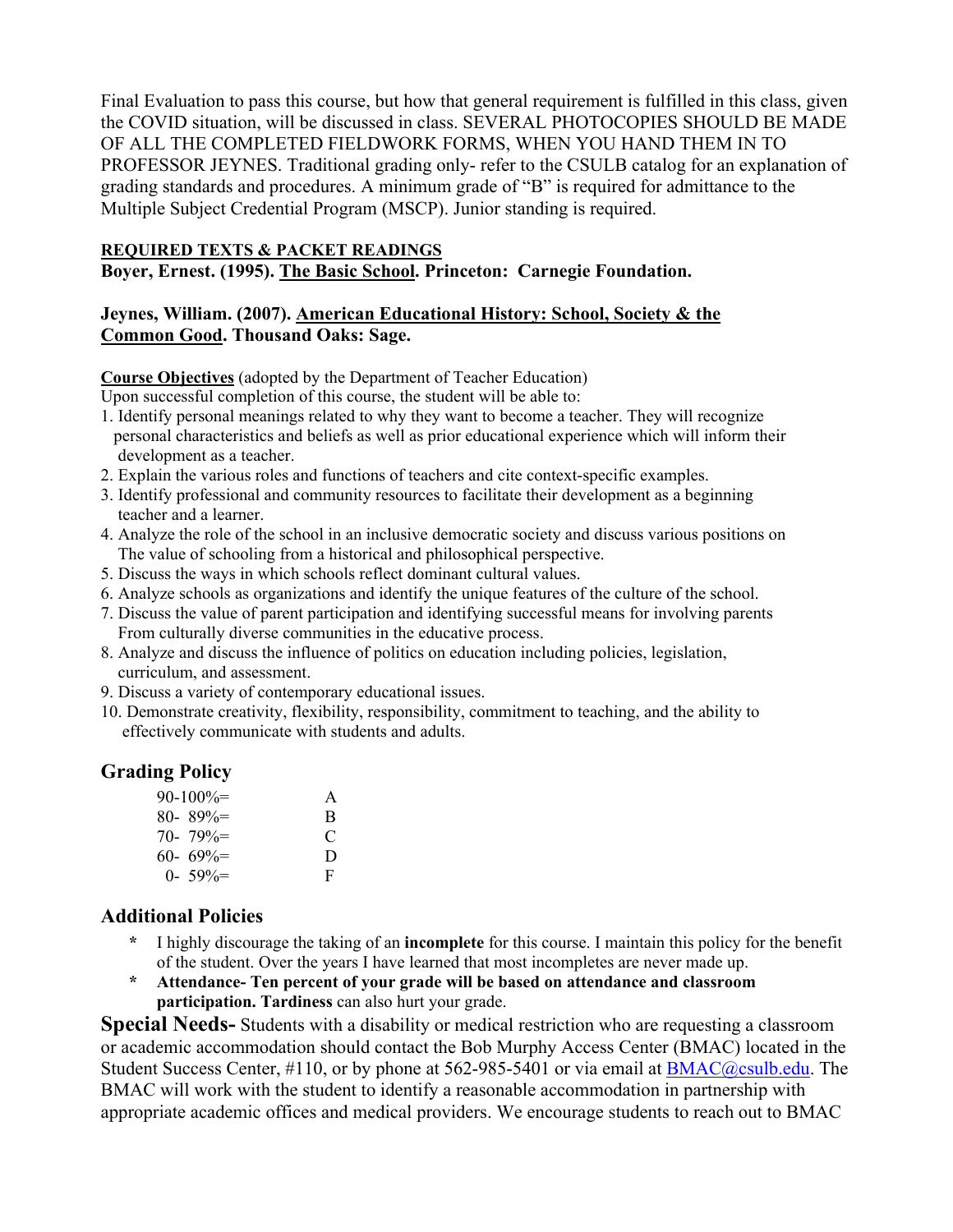as soon as possible. It is the student's responsibility to notify the instructor in advance of the need for accommodation related to a university-verified disability.

#### **WEEKLY SCHEDULE**

WEEK 1, January 17 I. Overview of the Course & Fieldwork Orientation II. Roles and functions of a Teacher A. The qualities needed to be a teacher

Boyer Reading: Prologue

WEEK 2, January 24 II. Roles and functions of a Teacher A. The qualities needed to be a teacher (continued) III. Learning to Become a Teacher A. Teaching and Learning as a Process

Boyer Reading: Chapter 1

WEEK 3, January 31 III. Learning to Become a Teacher (continued) B. Teacher Preparation and California Standards for Teaching C. Knowing Yourself and Working with Children

Boyer Reading: pp. 103-136, **FOUNDATIONS PAPER PRESENTATIONS GIVEN**

WEEK 4, February 7 IV. The Teaching Profession V. Resources for Developing Teachers VI. Classroom Management A. Definitions B. The First Days and Weeks of Teaching

Boyer Reading: pp. 137-172, **FOUNDATIONS PAPER PRESENTATIONS GIVEN**

WEEK 5, February 14 VI. Classroom Management C. Overall Characteristics of a Well-Managed Classroom D. Why Effective Teachers have a Minimum of Problems E. How to Introduce Yourself to the Class F. Establishing an Ordered Classroom in the Early Days Boyer Reading: Chapter 4 & **FOUNDATIONS PAPER PRESENTATIONS GIVEN**

WEEK 6, February 21 VI. Classroom Management (continued) G. Seating Arrangements H. Assignments I. Roll Taking and other issues J. Dealing with Misbehavior and Difficult Children Reading: AEH, pp. 211-216

**FOUNDATIONS PAPER DUE TUESDAY, FEBRUARY 23RD**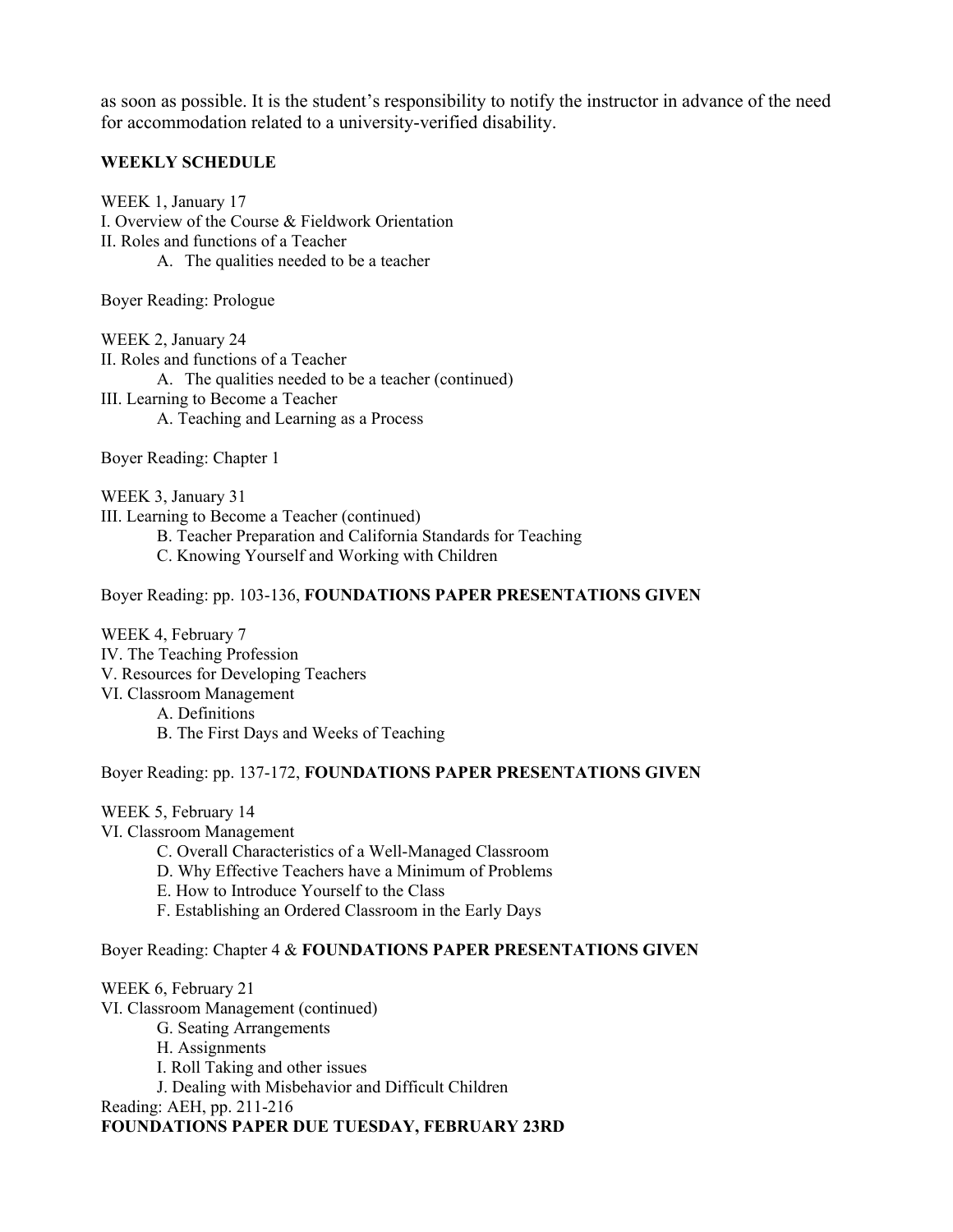#### WEEK 7, February 28

VII. What Dictates How a Classroom Will Function & The Philosophy of Education

- A. The Lesson Plan
- B. Learning Theory
- C. Technology in the Classroom
- D. The Culture of the School
- E. The Philosophy of Education
- VIII. The Colonial Experience (1607-1776)
	- A. The Colonial Philosophy of Education
	- B. The Relationship between the Puritans and the Native Americans
	- C. The Founding of America's first Colleges
	- D. The Establishing of Schools for Children
	- E. Implications for school culture, school structures, and race relations

Reading: AEH, Chapters 1-2

WEEK 8, March 7

IX. The Pervasive Effects of the Revolutionary War (1776- about 1820)

X. The Early Political Debates and their Effects on the American

Education System (1789-1865)

A. The Debates between the Federalists and the Democratic- Republicans

- XI. Education, African Americans, and Slavery (about 1800- 1865)
	- A. The Nature of the Slavery Debate
	- B. The Education of African Americans in the North
	- C. The Education of African Americans in the South
	- D. Northerners rally to help elect Lincoln
	- E. Issues of Equity

Reading: AEH, Chapters 3-4

WEEK 9, March 14

XII. The Education of Other Minority Groups and Women (about 1776-1865)

A. The Education of Other Minority Groups

- B. The Education of Women
- C. Further Development of Issues of Equity

XIII. The Growth of Higher Education in North America (about 1820-1865)

A. Higher Education and the Industrial Revolution

B. The Growth of Public Private Institutions of Higher Education

XIV. The Rise of the Common (Public) School (about 1840-1865)

A. Why Common Schools emerged

B. The Public Life and Philosophy of Horace Mann

C. How the Civil War electrified the Common School Movement

D. How the Civil War shaped peoples' attitudes about Education

Reading: AEH, Chapters 5-6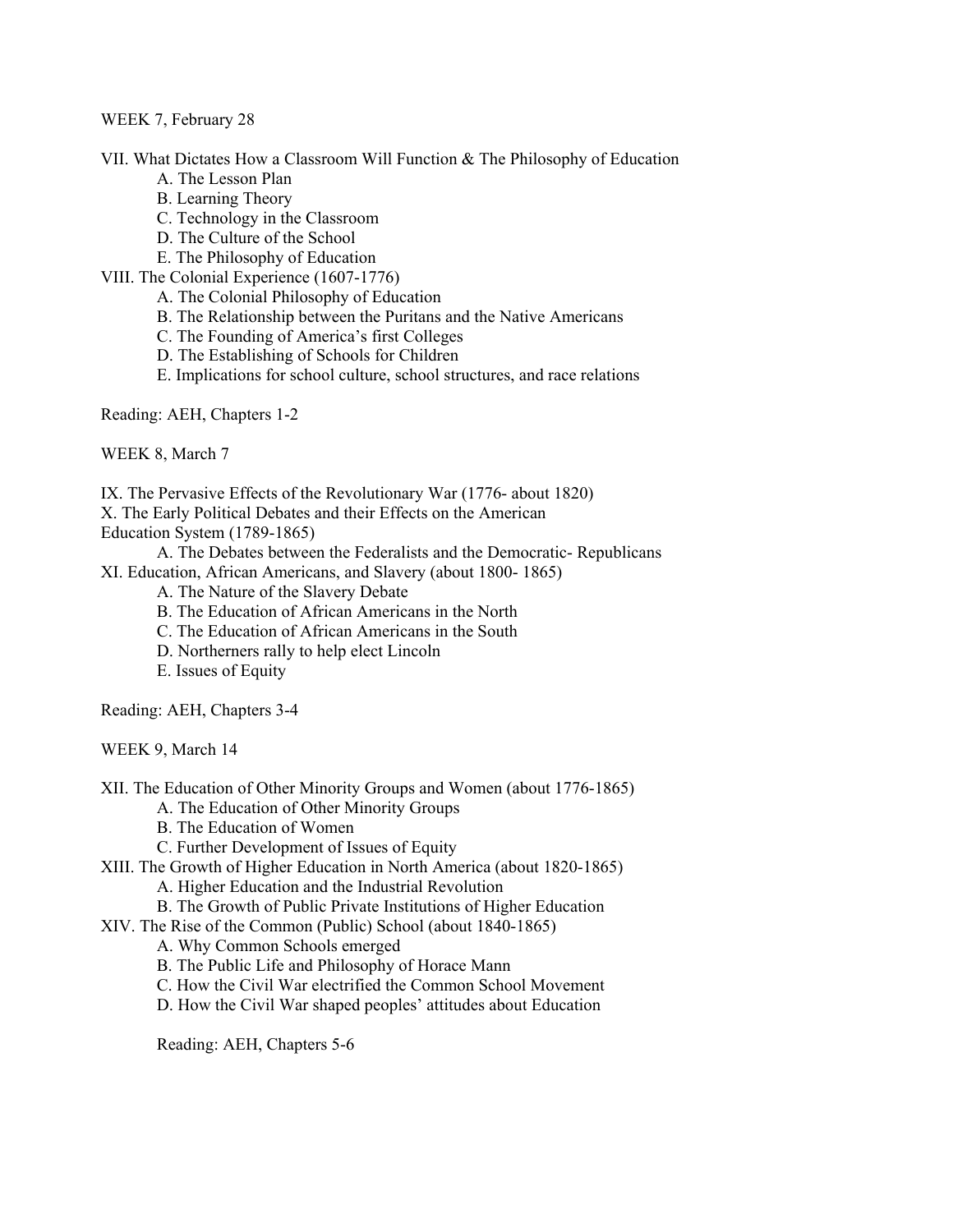WEEK 10, March 21

XV. The influence of post-Civil War Events

- A. Urbanization
- B. Industrialization
- C. Increased Immigration

Reading: AEH, Chapter 7

#### **MIDTERM EXAM, TUESDAY, MARCH 23RD**

WEEK 11, March 28

#### **SPRING BREAK! HAPPY HOLIDAYS!**

WEEK 12, April 4

XVI. The Impact of World War I XVII. The Flowering of Liberalism, i.e., The Liberal Philosophy of Education as distinguished from Conservatism (1890-1929)

A. The Philosophy of John Dewey

B. The contribution of other educational reformers

C. The Neo-Conservative response

XVIII. The Educational Challenges of the Great Depression (1929-1941)

Reading: AEH, pp. 217-249

WEEK 13, April 11

XIX. The Long-term Effects of World War II on American Education (1941-1970)

- A. Via the Nazis and the Imperial Japanese Army, Americans are confronted with the Horrors of Racism
- B. As the Uncontested Leaders of the Free World, Americans become introspective about Racism
- C. The Rise of the Cold War
	- 1. The role of technology
- D. The Standards Movement

XX. The Civil Rights Movement and Federal Involvement in Educational Policy

- A. Desegregation
- B. Affirmative Action and the Civil Rights Movement
- C. Expanding the Reach of the Civil Rights Movement
	- 1. Bilingual Education
	- 2. Undocumented Immigrants
- D. Related Contemporary Issues
	- 1. Special education and gifted education
	- 2. Diversity of the teaching force
- XXI. The Turbulence of the 1960s
	- A. The Vietnam War and Student Activism
	- B. The Questioning of Authority

Reading: AEH, pp. 250-275, Chapters 10-11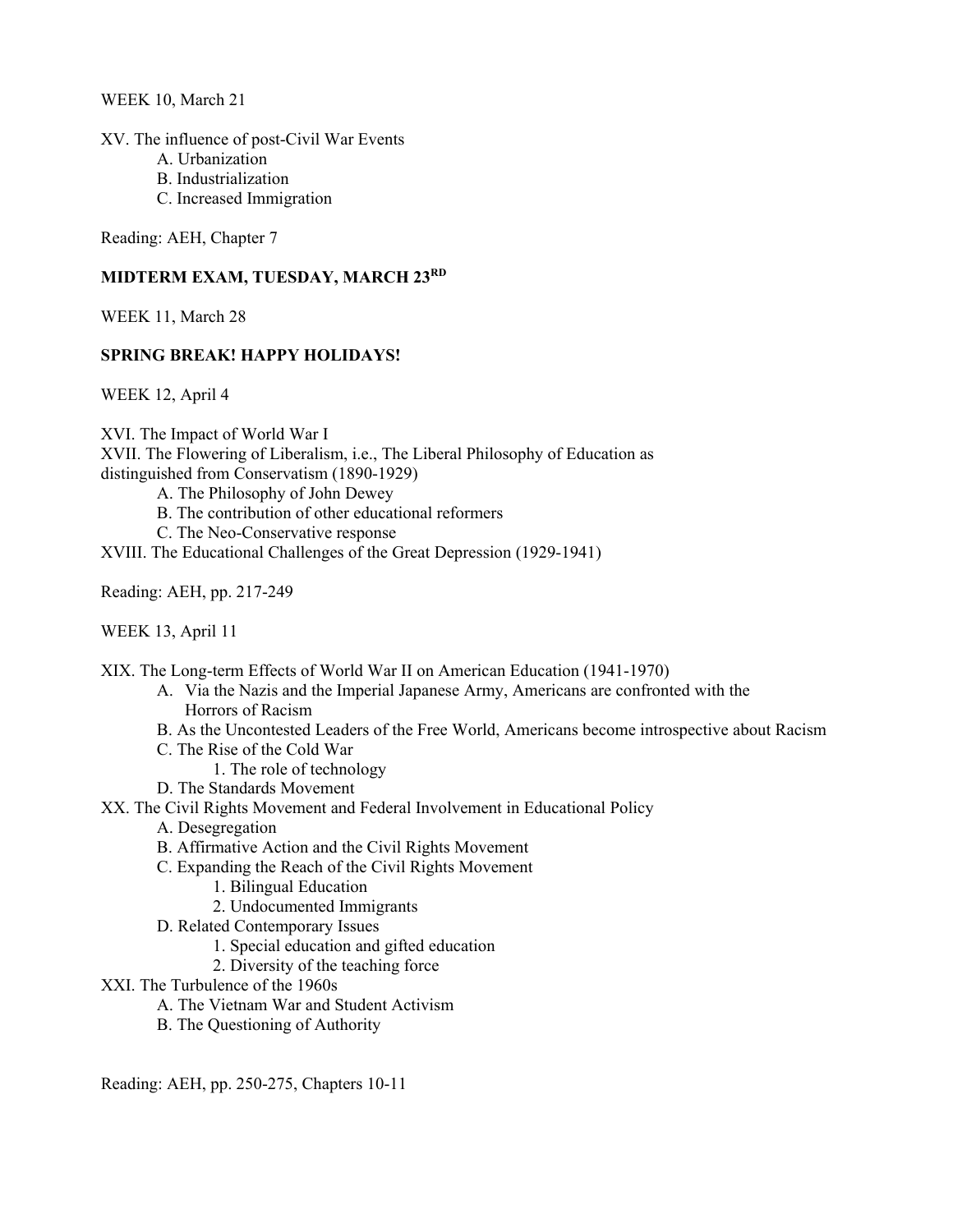WEEK 14, April 18

XXII. The Rise of Multiculturalism & Related Contemporary Issues

- A. How Multiculturalism emerged
- B. Addressing a more diverse country and school system
- XXIII. The Rise of Public Criticism of Education & Related Contemporary Issues
	- A. The Decline in Standardized Test Scores
	- B. The Increasingly Poor Performances on International Comparison Tests
	- C. The Debate regarding whether the Decline was Academic or Demographic in Nature
	- D. Possible Explanations for the Decline in Student Achievement

Reading: AEH Chapters 12-13

WEEK 15, April 25

XXIV. Reform initiatives under the Reagan, Bush, & George W. Bush Administrations (1981-1993, 2001-2009)

A. The "Back to the Basics" Movement

B. School Choice

C. No Child Left Behind

XXV. Reform initiatives under the Clinton & Obama Administration (1993-2001, 2009-2017)

- A. Technology in the Schools
- B. Public School Choice
- C. Common Core

Reading: AEH, Chapter 14

#### **REFLECTION PAPER DUE, TUESDAY, APRIL 27TH**

#### WEEK 16, May 2

XXVI. Other Reforms under Consideration & Other Contemporary Issues

- A. The Tragedy of School Shootings
- B. Financing of Education and the Equalization of School Expenditures
- C. Special Education
- D. School Uniforms
- E. Class & School Size
- F. The Home School Movement

Reading: AEH, Chapter 15

## **TUESDAY, MAY 4TH- FIELDWORK FORMS DUE: SEVERAL PHOTOCOPIES SHOULD BE MADE OF ALL THE COMPLETED FIELDWORK FORMS, WHEN YOU HAND THEM IN TO PROFESSOR JEYNES.**

WEEK 17, May 9

#### **FINAL EXAM, TUESDAY, MAY 11TH AT 7:15 P.M.-THE NATURE OF THE FINAL EXAM WILL BE ANNOUNCED AS THE SEMESTER PROGRESSES**

1.**Two Exams-** The Midterm Exam will cover the first part of the course. The Final Exam will cover the entire course.